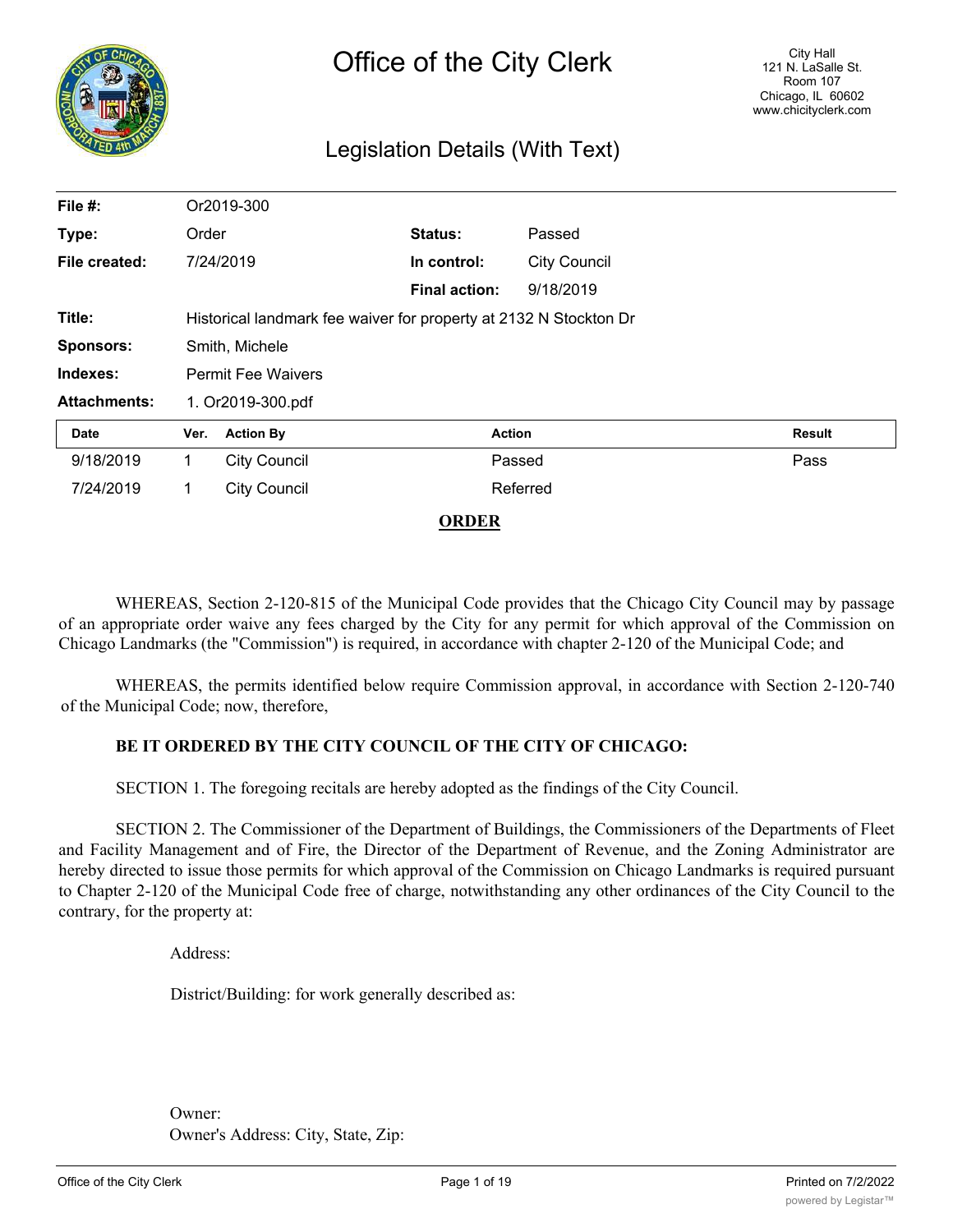2132 N. Stockton Drive ("Property") Lincoln Park Zoo Kovler Lion House

Restoration of the historic facade and windows; construction of new accessible,restrooms as well as accessibility improvements to entryways; installation of new mechanical, electrical and plumbing systems; expansion of the existing lion habitat; construction of an animal holding building; and extensive habitat rockwork and landscaping.

Lincoln Park Zoological Society (Kevin J. Bell, President and CEO) 2100N. Clark Street Chicago, Illinois 60614

#### **SECTION 3. The fee waiver authorized by this Order shall be effective from October 1, 2019 through April 30, 2021, and shall not apply to additional developer service fees, stop-work order fees or any fines.**

SECTION 4. That the permit purchaser for the Property shall be entitled to a refund of city fees for which it has paid and which are exempt pursuant to Section 1 hereof.

SECTION 5. This order shall be in force and effect upon its passage

Michele Smith Alderman, 43rd Ward

NOTE: This is NOT a permit nor does it constitute a Letter of Approval for the above described work. A permit application for the work must be approved by the appropriate City department(s) as well as the Commission on **Chicago Landmarks for this permit fee waiver, subject to City Council approval, to be valid.**

# **CITY OF CHICAGO ECONOMIC DISCLOSURE STATEMENT AND AFFIDAVIT**

#### **SECTION I - GENERAL INFORMATION**

A. Legal name of the Disclosing Party submitting this EDS. Include d/b/a/ if applicable:

#### **Check ONE of the following three boxes:**

Indicate whether the Disclosing Party submitting this EDS is:

- 1. [wftheApplicant
	- OR
- 2. [ ] a legal entity currently holding, or anticipated to hold within six months after City action on

2. the contract, transaction or other undertaking to which this EDS pertains (referred to below as the

2. "Matter"), a direct or indirect interest in excess of 7.5% in the Applicant. State the Applicant's legal

2. name:

OR

3. [ ] a legal entity with a direct or indirect right of control of the Applicant (see Section 11(B) (1)) State the legal name of the entity in which the Disclosing Party holds a right of control: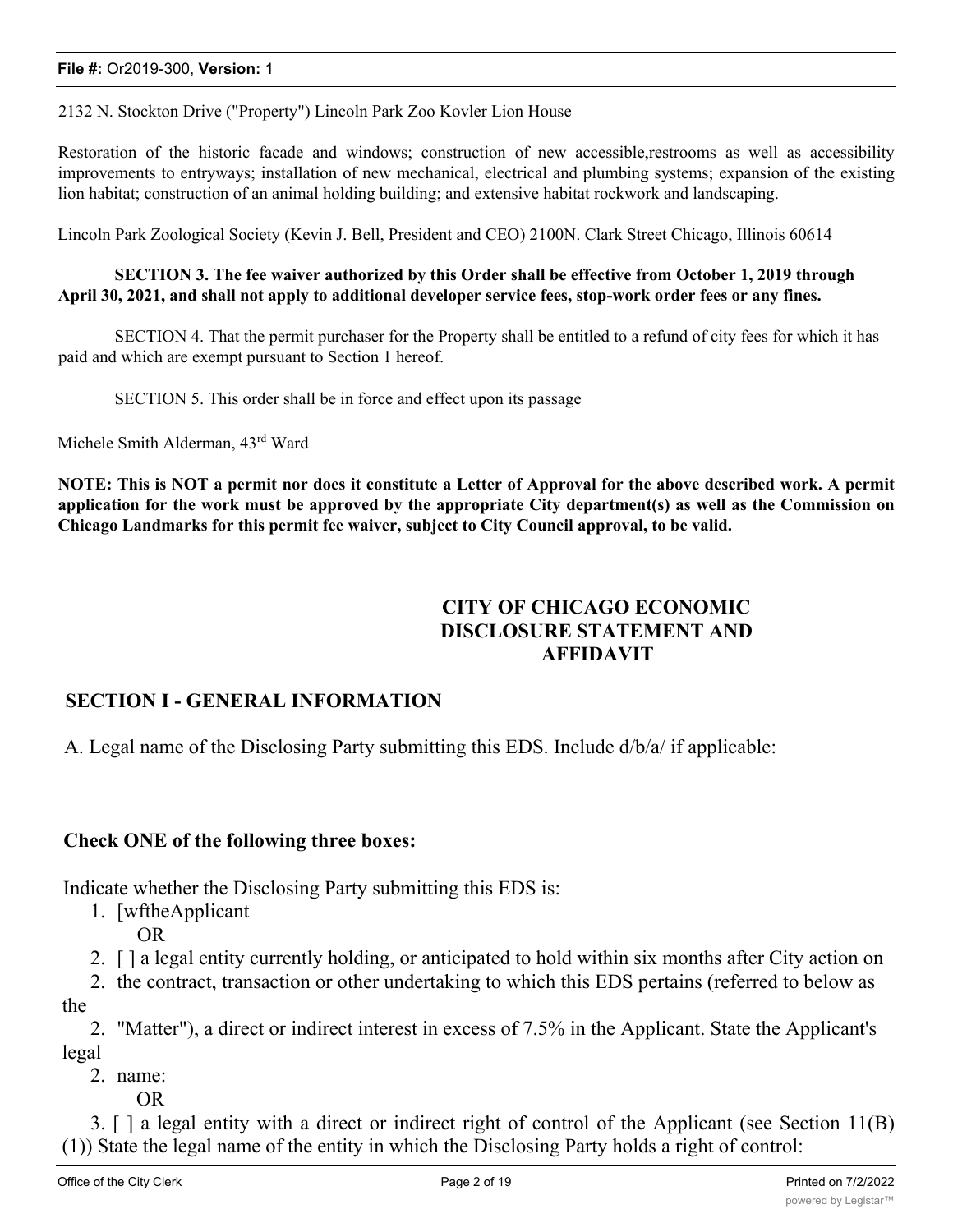B. Business address of the Disclosing Party:  $\langle P-QQ|I \rangle$  UovtTvA CXJ $\langle \rangle \langle \rangle$  SllZVe- $\langle \rangle$ T

C. Telephone:  $3\Upsilon$  -"Ha v\*^8 Fax:  $3\omega$ 2.-mi-23>^b Email: Pv5~sql-A^o (g>, t-Pzoo,olLeS-

**\ - \_\_ \_ i**

D. Name of contact person: SoiArOo, C/ $\alpha$ 

E. Federal Employer Identification No. (if you have one):  $\cdot$ ;

F. Brief description of the Matter to which this EDS pertains. (Include project number and location of property, if applicable):

#### G. Which City agency or department is requesting this EDS?T>^fT~. oi^ 'PLA«VMVM6 ArfO'b

Ifthe Matter is a contract being handled by the City's Department of Procurement Services, please complete the following:

Specification # and Contract #

Page 1 of .15

# **SECTION II - DISCLOSURE OF OWNERSHIP INTERESTS**

# A. NATURE OF THE DISCLOSING PARTY

| 1. Indicate the nature of the Disclosing Party: |                                                          |  |  |  |  |
|-------------------------------------------------|----------------------------------------------------------|--|--|--|--|
| Person                                          | [] Limited liability company                             |  |  |  |  |
| Publicly registered business corporation        | [] Limited liability partnership                         |  |  |  |  |
| Privately held business corporation             | [] Joint venture                                         |  |  |  |  |
| Sole proprietorship                             | [vf Not-for-profit corporation]                          |  |  |  |  |
| General<br>partnership<br>(Is<br>the            | not-for-profit<br>corporation<br>501<br>also<br>(c)<br>a |  |  |  |  |
| $(3)$ ?                                         |                                                          |  |  |  |  |
| Limited partnership                             | [vfres []No                                              |  |  |  |  |
| Trust                                           | [] Other (please specify)                                |  |  |  |  |

2. For legal entities, the state (or foreign country) of incorporation or organization, if applicable:

\L-U\MOiS <file:///L-U/MOiS>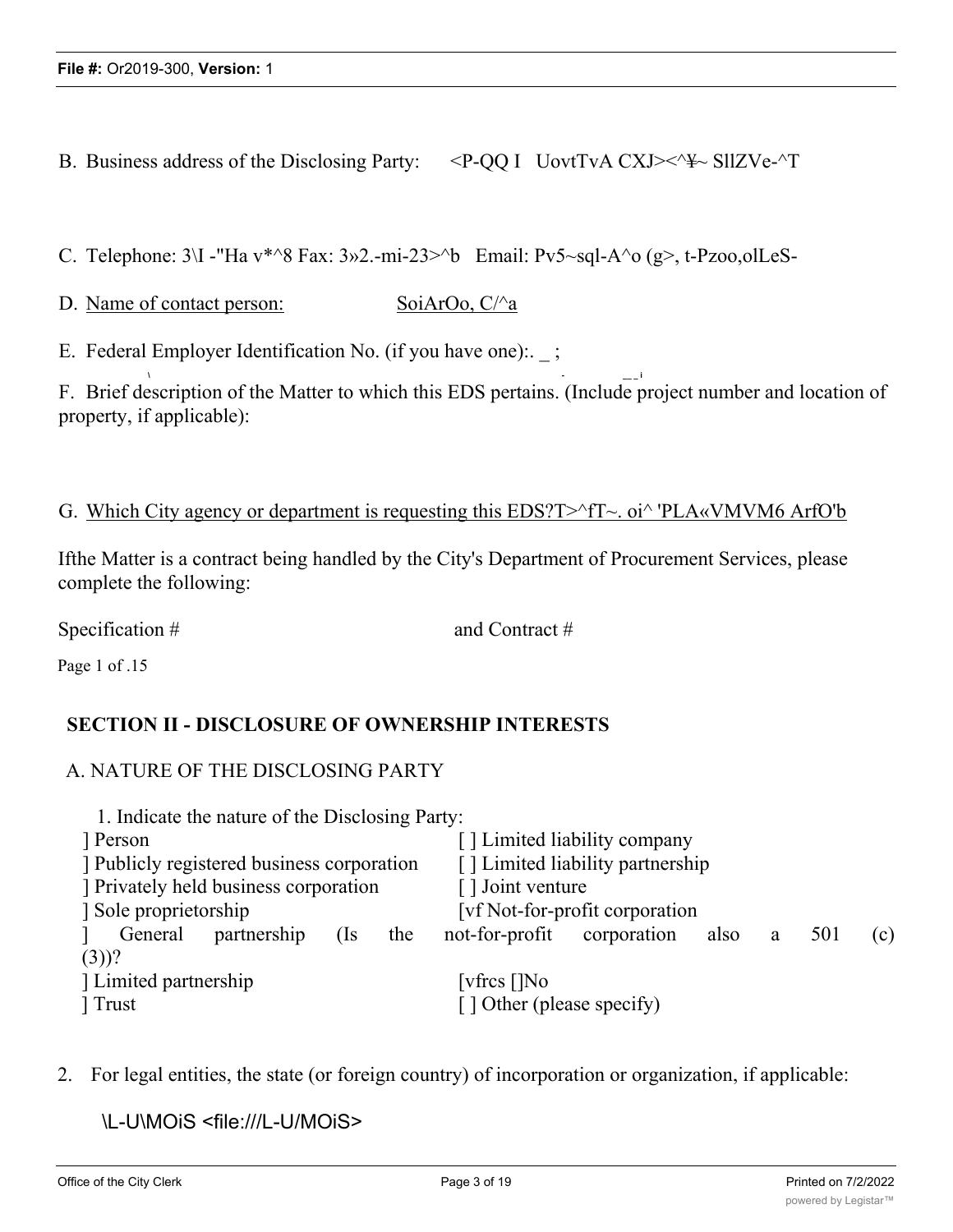3. For legal entities not organized in the State of Illinois: Has the organization registered to do •business in the State of Illinois as a foreign entity?

[ ] Yes [vf No [ ] Organized in Illinois

B. IF THE DISCLOSING PARTY IS A LEGAL ENTITY:

1. List betow the full names and titles, if applicable, of: (i) all executive officers and all directors of the entity/^iuFor not-for-profit corporations, all members, if any, which are legal entities (if there are no suchmembers, write "no members which are legal entities"); (iii) for trusts, estates or other similar entities, the trustee, executor, administrator, or similarly situated party; (iv) for general or limited partnerships, limited liability companies, limited liability partnerships or joint ventures, each general partner, managing member, manager or any other person or legal entity that directly or indirectly controls the day-to-day management of the Applicant.

*NOTE: Each legal entity listed below must submit an EDS on its own behalf.*

*Name , «^^^e '*

*s\*

*ffp/iA Solano LFO*

2. Please provide the following information concerning each person or legal entity having a direct or indirect, current or prospective (i.e. within 6 months after City action) beneficial interest (including ownership) in excess of 7.5% of the Applicant. Examples of such an interest include shares in a corporation, partnership interest in a partnership or joint venture, interest of a member or manager in a

Page 2 of 15

limited liability company, or interest of a beneficiary of a trust, estate or other similar entity. If none, state "None."

NOTE: Each legal entity listed below may be required to submit an EDS on its own behalf.

Name Business Address **Percentage Interest in the Applicant**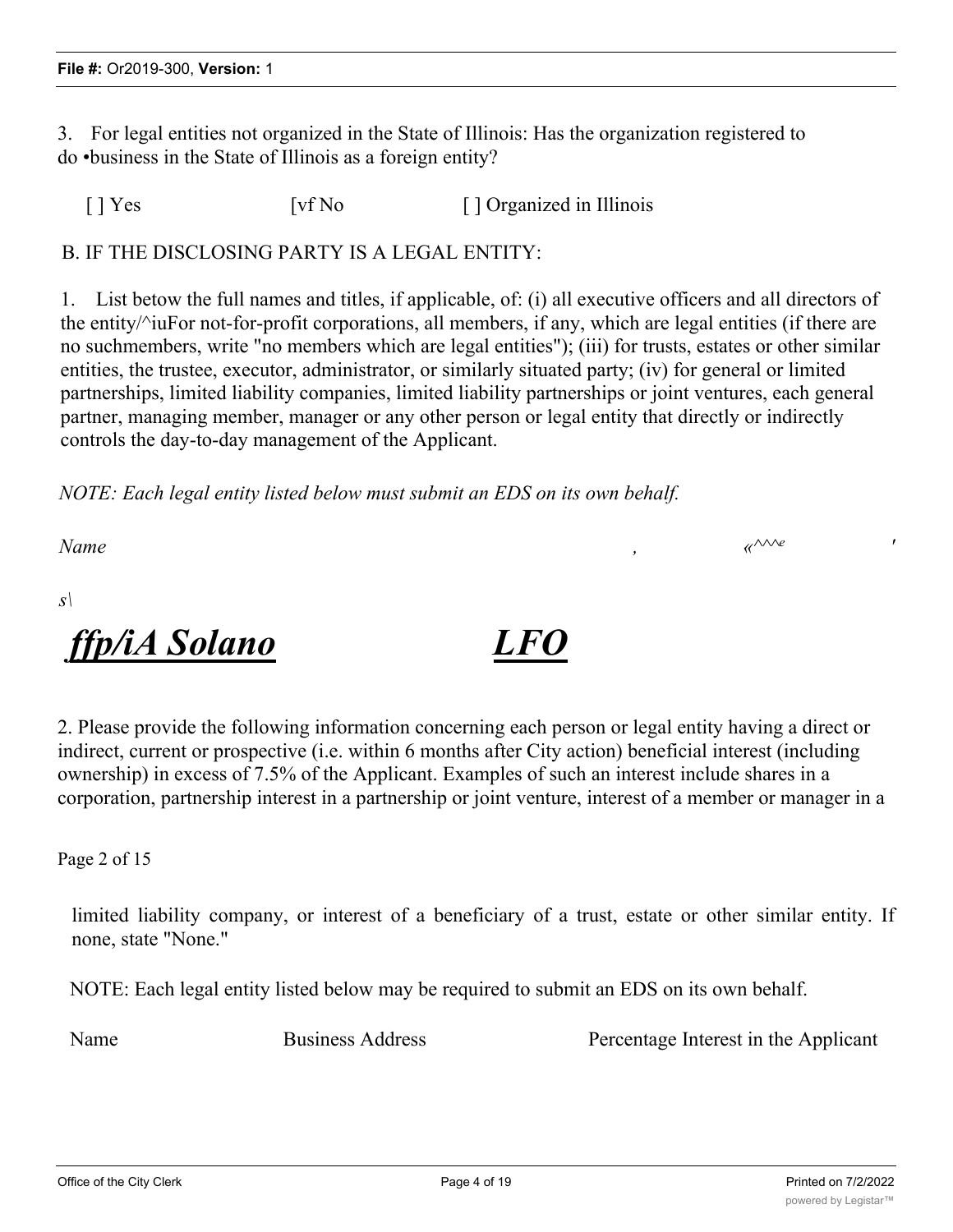# **SECTION III -- INCOME OR COMPENSATION TO, OR OWNERSHIP BY, CITY ELECTED OFFICIALS**

*Has the Disclosing Party provided any income or compensation to any City elected official during the*

*12-month period preceding the date of this EDS? [ ] Yes [ p\$o*

Does the Disclosing Party reasonably expect to provide any income or compensation to any City elected official during the 12-month period following the date of this EDS?  $\lceil \cdot \rceil$  Yes  $\land$  No

If "yes" to either of the above, please identify below the name(s) of such City elected official(s) and describe such income or compensation:

*Does any City elected official or, to the best of the Disclosing Party's knowledge after reasonable inquiry, any City elected official's spouse or domestic partner, have a financial interest (as defined in Chapter 2-156 of the Municipal Code of Chicago ("MCC")) in the Disclosing Party? [ ] Yes \tf&>*

If "yes," please identify below the name(s) of such City elected official(s) and/or spouse (s)/domestic partner(s) and describe the financial interest(s).

# **SECTION IV - DISCLOSURE OF SUBCONTRACTORS AND OTHER RETAINED PARTIES**

The Disclosing Party must disclose the name and business address of each subcontractor, attorney, lobbyist (as defined in MCC Chapter 2-156), accountant, consultant and any other person or entity whom the Disclosing Party has retained or expects to retain in connection with the Matter, as well as the nature of the relationship, and the total amount of the fees paid or estimated to be paid. The Disclosing Party is not required to disclose employees who are paid solely through the Disclosing Party's regular payroll. If the Disclosing Party is uncertain whether a disclosure is required under this • Section, the Disclosing Party must either ask the City whether disclosure is required or make the disclosure.

Page 3 of 15

|                          | Name (indicate whether Business Relationship to Disclosing Party Fees (indicate whether |                              |
|--------------------------|-----------------------------------------------------------------------------------------|------------------------------|
|                          | retained or anticipated Address (subcontractor, attorney,                               | paid or estimated.)          |
| NOTE:<br>to be retained) |                                                                                         |                              |
|                          | lobbyist, etc.)                                                                         | "hourly rate" or "t.b.d." is |
|                          | $M \setminus tVs\QA$ ?J                                                                 | not an acceptable response.  |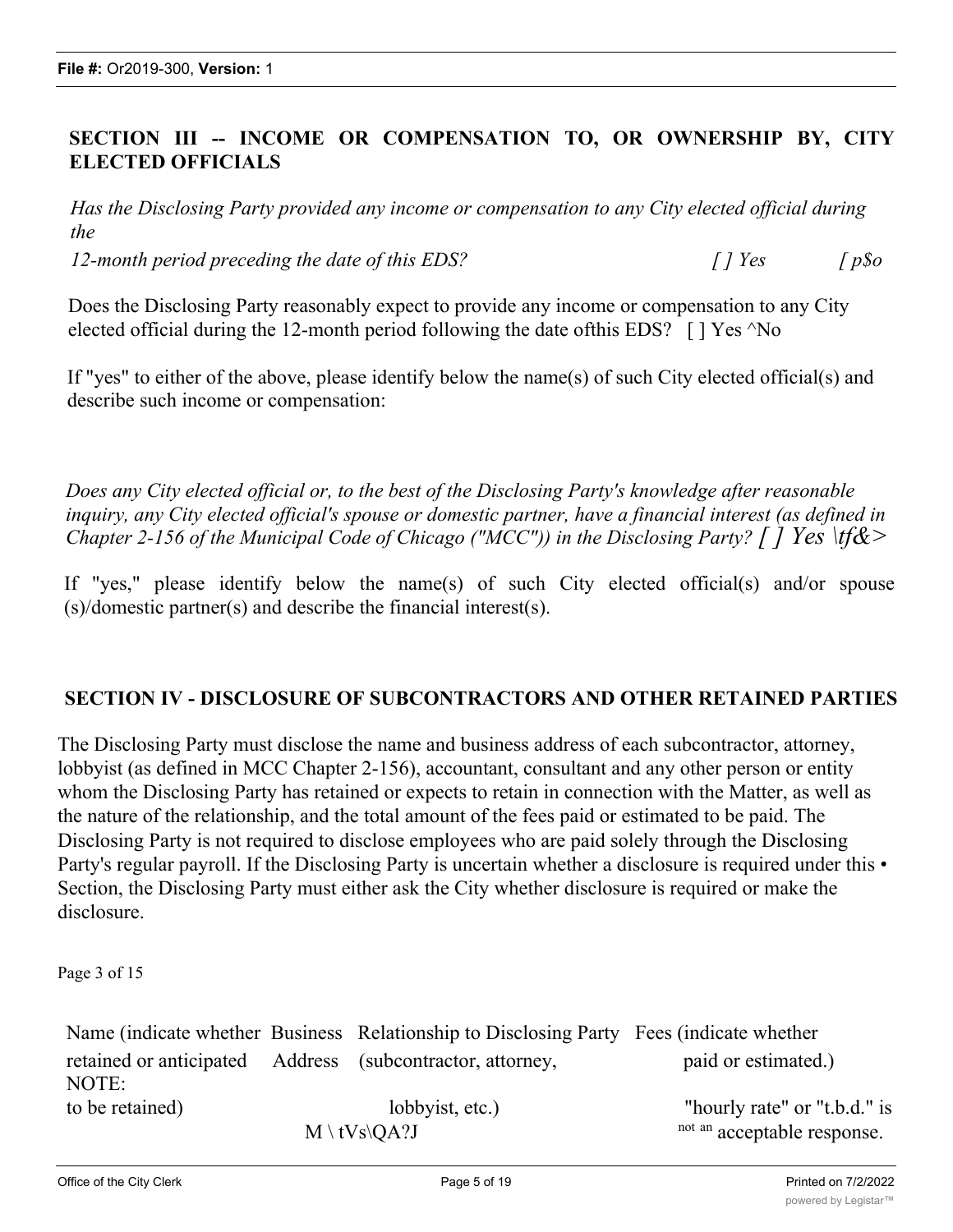**File #:** Or2019-300, **Version:** 1

*^ogTTSCH P/reT/v>fceS> CHiMfcO, \L Uat&i frO-cM-jVcCX # /; StoS") ooo £€T7t1 rg £\*>*

 $(Add sheets if necessary)$ to  $0(\wedge s_{\sim} \wedge$ 

[] Check here if the Disclosing Party has not retained, nor expects to retain, any such persons or

entities.

# SECTION V - CERTIFICATIONS

#### A. COURT-ORDERED CHILD SUPPORT COMPLIANCE

Under MCC Section 2-92-415, substantial owners of business entities that contract with the City must remain in compliance with their child support obligations throughout the contract's term.

Has any person who directly .or indirectly owns 10% or more of the Disclosing Party been declared in arrearage on any child support obligations by any Illinois court of competent jurisdiction?

[ ] Yes [ ] No No person directly or indirectly owns 10% or more of the Disclosing Party.

If "Yes," has the person entered into a court-approved agreement for payment of all support owed and is the person in compliance with that agreement?

 $[ ]$  Yes  $[ ]$  No

# B. FURTHER CERTIFICATIONS

1. [This paragraph 1 applies only if the Matter is a contract being handled by the City's Department of Procurement Services.] In the 5-year period preceding the date of this EDS, neither the Disclosing Party nor any Affiliated Entity [see definition in (5) below] has engaged, in connection with the performance of any public contract, the services of an integrity monitor, independent private sector inspector general, or integrity compliance consultant (i.e., an individual or entity with legal, auditing, investigative, or other similar skills, designated by a public agency to help the agency monitor the activity of specified agency vendors as well as help the vendors reform their business practices so they can be considered for agency contracts in the future, or continue with a contract in progress).

2. The Disclosing Party and its Affiliated Entities are not delinquent in the payment of any fine, fee, tax or other source of indebtedness owed to the City of Chicago, including, but not limited to, water and sewer charges, license fees, parking tickets, property taxes and sales taxes, nor is the Disclosing Party delinquent in the payment of any tax administered by the Illinois Department of Revenue.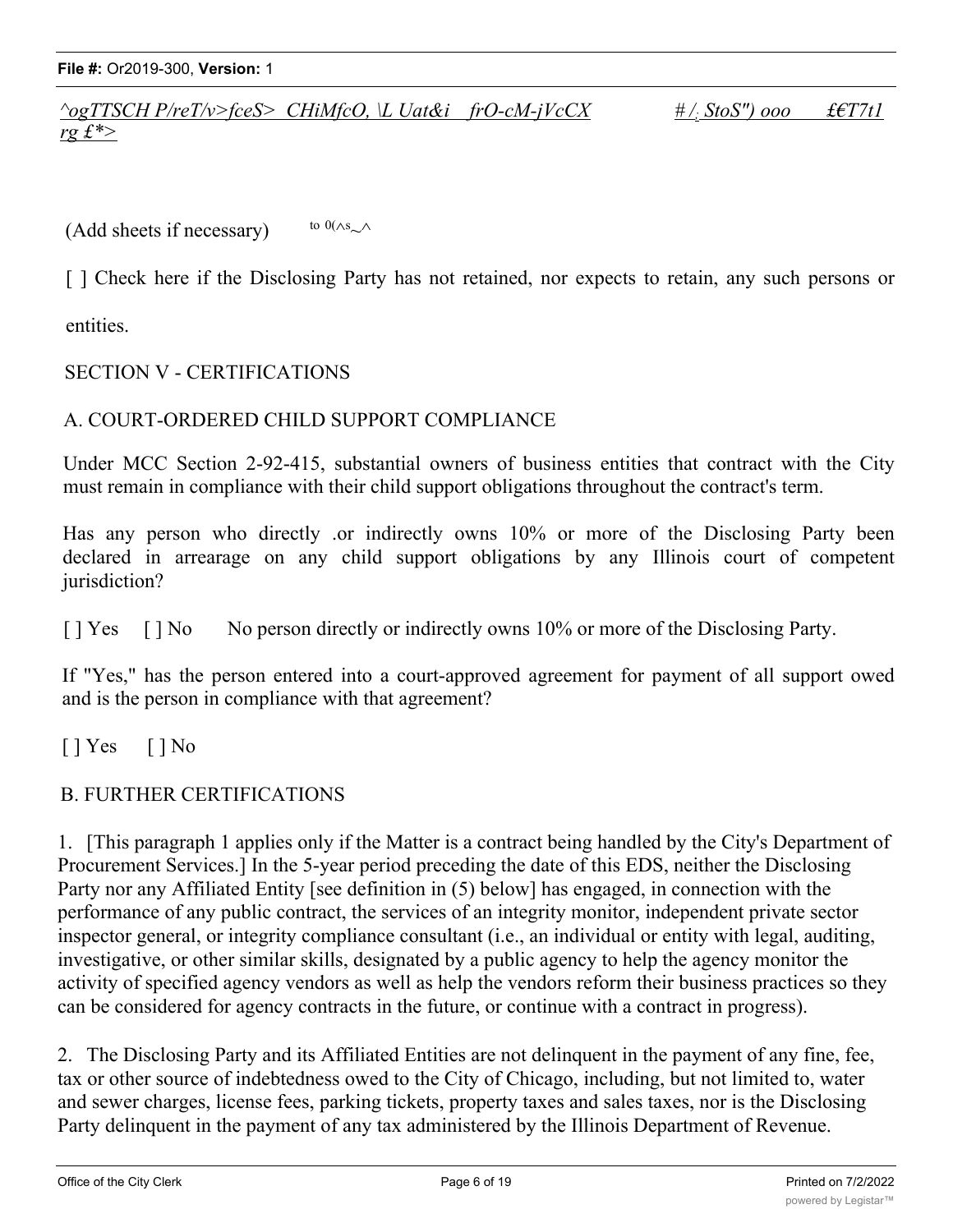Page 4 of 15

3. The Disclosing Party and, if the Disclosing Party is a legal entity, all of those persons or entities identified in Section 11(B)(1) ofthis EDS:

a. are not presently debarred, suspended, proposed for debarment, declared ineligible or voluntarily excluded from any transactions by any federal, state or local unit of government;

b. have not, during the 5 years before the date of this EDS, been convicted of a criminal offense, adjudged guilty, or had a civil judgment rendered against them in connection with: obtaining, attempting to obtain, or performing a public (federal, state or local) transaction or contract under a public transaction; a violation of federal or state antitrust statutes; fraud; embezzlement; theft; forgery; bribery; falsification or destruction of records; making false statements; or receiving stolen property;

c. are not presently indicted for, or criminally or civilly charged by, a governmental entity (federal, state or local) with committing any of the offenses set forth in subparagraph (b) above;

d. have not, during the 5 years before the date of this EDS, had one or more public transactions (federal, state or local) terminated for cause or default; and

e. have not, during the 5 years before the date of this EDS, been convicted, adjudged guilty, or found liable in a civil proceeding, or in any criminal or civil action, including actions concerning environmental violations, instituted by the City or by the federal government, any state, or any other unit of local government.

4. The Disclosing Party understands and shall comply with the applicable requirements of MCC Chapters 2-56 (Inspector General) and 2-156 (Governmental Ethics).

5. Certifications (5), (6) and (7) concern:

• the Disclosing Party;

· any "Contractor" (meaning any contractor or subcontractor used by the Disclosing Party in connection with the Matter, including but not limited to all persons or legal entities disclosed under Section IV, "Disclosure of Subcontractors and Other Retained Parties");

· any "Affiliated Entity" (meaning a person or entity that, directly or indirectly: controls the Disclosing Party, is controlled by the Disclosing Party, or is, with the Disclosing Party, under common control of another person or entity). Indicia of control include, without limitation: interlocking management or ownership; identity of interests among family members, shared facilities and equipment; common use of employees; or organization of a business entity following the ineligibility of a business entity to do business with federal or state or local government, including the City, using substantially the same management, ownership, or principals as the ineligible entity. With respect to Contractors, the term Affiliated Entity means a person or entity that directly or indirectly controls the Contractor, is controlled by it, or, with the Contractor, is under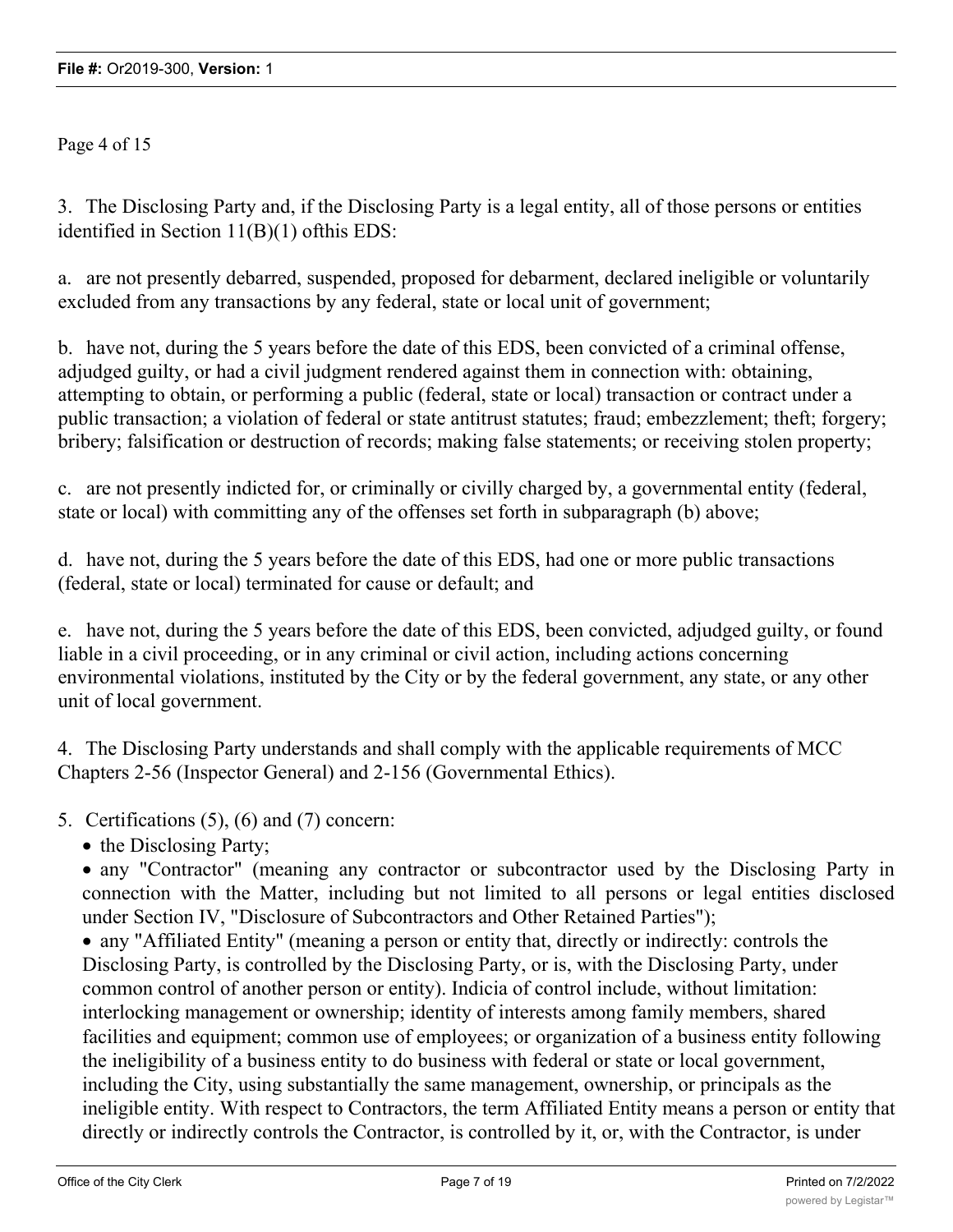common control of another person or entity;

· any responsible official of the Disclosing Party, any Contractor or any Affiliated Entity or any other official, agent or employee of the Disclosing Party, any Contractor or any Affiliated Entity, acting pursuant to the direction or authorization of a responsible official of the Disclosing Party, any Contractor or any Affiliated Entity (collectively "Agents").

Page 5 of 15

Neither the Disclosing Party, nor any Contractor, nor any Affiliated Entity of either the Disclosing Party or any Contractor, nor any Agents have, during the 5 years before the date ofthis EDS, or, with respect to a Contractor, an Affiliated Entity, or an Affiliated Entity of a Contractor during the 5 years before the date of such Contractor's or Affiliated Entity's contract or engagement in connection with the Matter:

a. bribed or attempted to bribe, or been convicted or adjudged guilty of bribery or attempting to bribe, a public officer or employee of the City, the State of Illinois, or any agency of the federal government or of any state or local government in the United States of America, in that officer's or employee's official capacity;

b. agreed or colluded with other bidders or prospective bidders, or been a party to any such agreement, or been convicted or adjudged guilty of agreement or collusion among bidders or prospective bidders, in restraint of freedom of competition by agreement to bid a fixed price or otherwise; or

c. made an admission of such conduct described in subparagraph (a) or (b) above that is a matter of record, but have not been prosecuted for such conduct; or

d. violated the provisions referenced in MCC Subsection 2-92-320(a)(4)(Contracts Requiring a Base Wage); (a)(5)(Debarment Regulations); or (a)(6)(Minimum Wage Ordinance).

6. Neither the Disclosing Party, nor any Affiliated Entity or Contractor, or any of their employees, officials, agents or partners, is barred from contracting with any unit of state or local government as a result of engaging in or being convicted of (1) bid-rigging in violation of 720 ILCS 5/33E-3; (2) bidrotating in violation of 720 ILCS 5/33E-4; or (3) any similar offense of any state or of the United States of America that contains the same elements as the offense of bid-rigging or bid-rotating.

7. Neither the Disclosing Party nor any Affiliated Entity is listed on a Sanctions List maintained by the United States Department of Commerce, State, or Treasury, or any successor federal agency.

.8. [FOR APPLICANT ONLY] (i) Neither the Applicant nor any "controlling person" [see MCC Chapter 1-23, Article I for applicability and defined terms] of the Applicant is currently indicted or charged with, or has admitted guilt of, or has ever been convicted of, or placed under supervision for, any criminal offense involving actual, attempted, or conspiracy to commit bribery, theft, fraud, forgery, perjury, dishonesty or deceit against an officer or employee of the City or any "sister agency"; and (ii)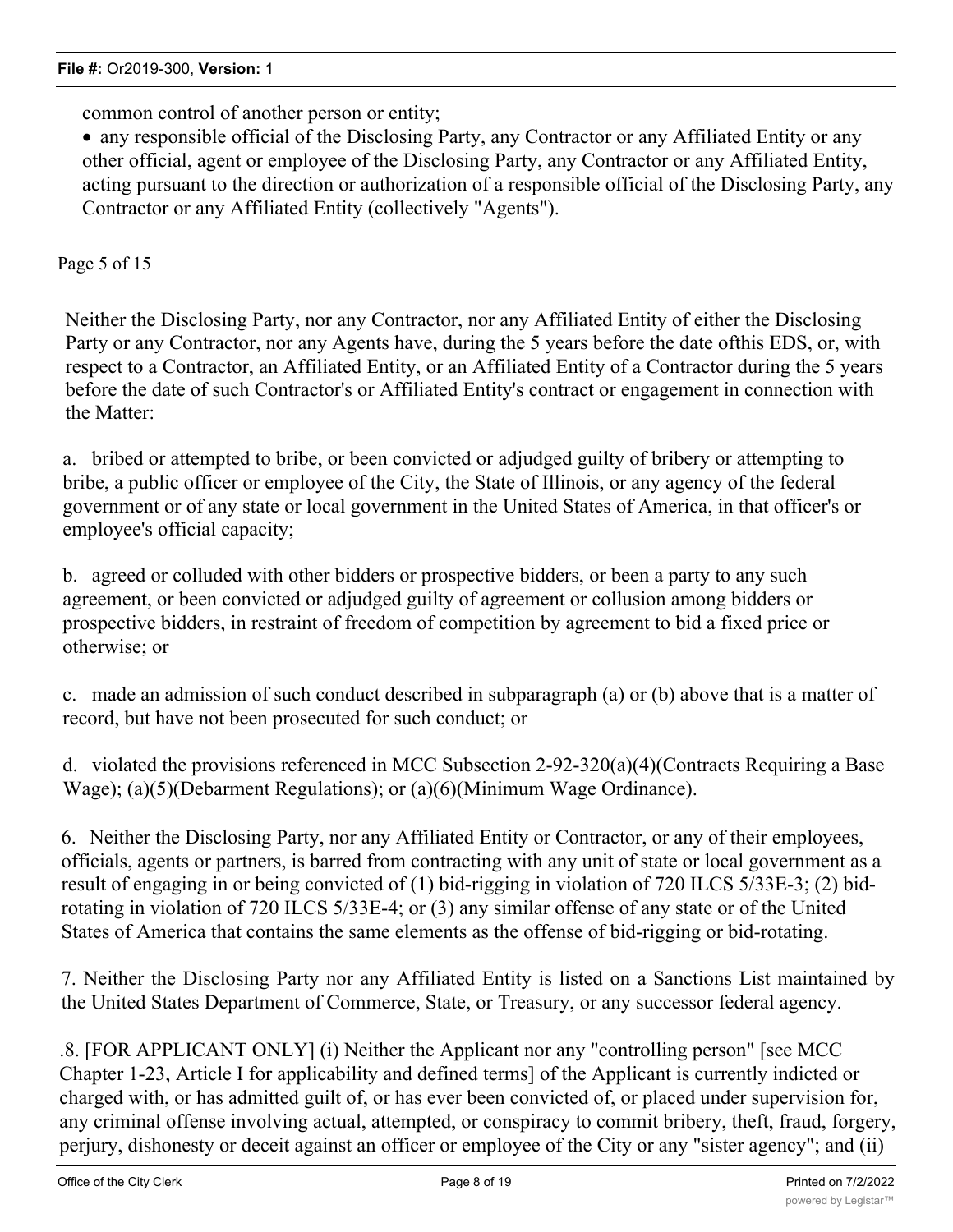the Applicant understands and acknowledges that compliance with Article I is a continuing requirement for doing business with the City. NOTE: If MCC Chapter 1-23, Article I applies to the Applicant, that Article's permanent compliance timeframe supersedes 5-year compliance timeframes in this Section V.

9. [FOR APPLICANT ONLY] The Applicant and its Affiliated Entities will not use, nor permit their subcontractors to use, any facility listed as having an active exclusion by the U.S. EPA on the federal System for Award Management ("SAM").

10. [FOR APPLICANT ONLY] The Applicant will obtain from any contractors/subcontractors hired or to be hired in connection with the Matter certifications equal in form and substance to those in Certifications (2) and (9) above and will not, without the prior written consent of the City, use any such

Ver. 2018-1.

contractor/subcontractor that does not provide such certifications or that the Applicant has reason to believe has not provided or cannot provide tmthful certifications.

11. If the Disclosing Party is unable to certify to any of the above statements in this Part B (Further Ceij^ications), the Disclosing Party must explain below:

If the letters "NA," the word "None," or no response appears on the lines above, it will be conclusively presumed that the Disclosing Party certified to the above statements.

12. To the best of the Disclosing Party's knowledge after reasonable inquiry, the following is a complete list of all current employees of the Disclosing Party who were, at any time during the 12-month period preceding the date of this EDS, an employee, or elected or appointed official, of the City of Chicago (if none, indicate with "N/A" or "none").

# **NlA**

13. To the best of the Disclosing Party's knowledge after reasonable inquiry, the following is a complete list of all gifts that the Disclosing Party has given or caused to be given, at any time during the 12-month period preceding the execution date ofthis EDS, to an employee, or elected or appointed official, of the City of Chicago. For purposes of this statement, a "gift" does not include: (i) anything made generally available to City employees or to the general public, or (ii) food or drink provided in the course of official City business and having a retail value of less than \$25 per recipient, or (iii) a political contribution otherwise duly reported as required by law (if none, indicate with "N/A" or "none"). As to any gift listed below, please also list the name of the City recipient.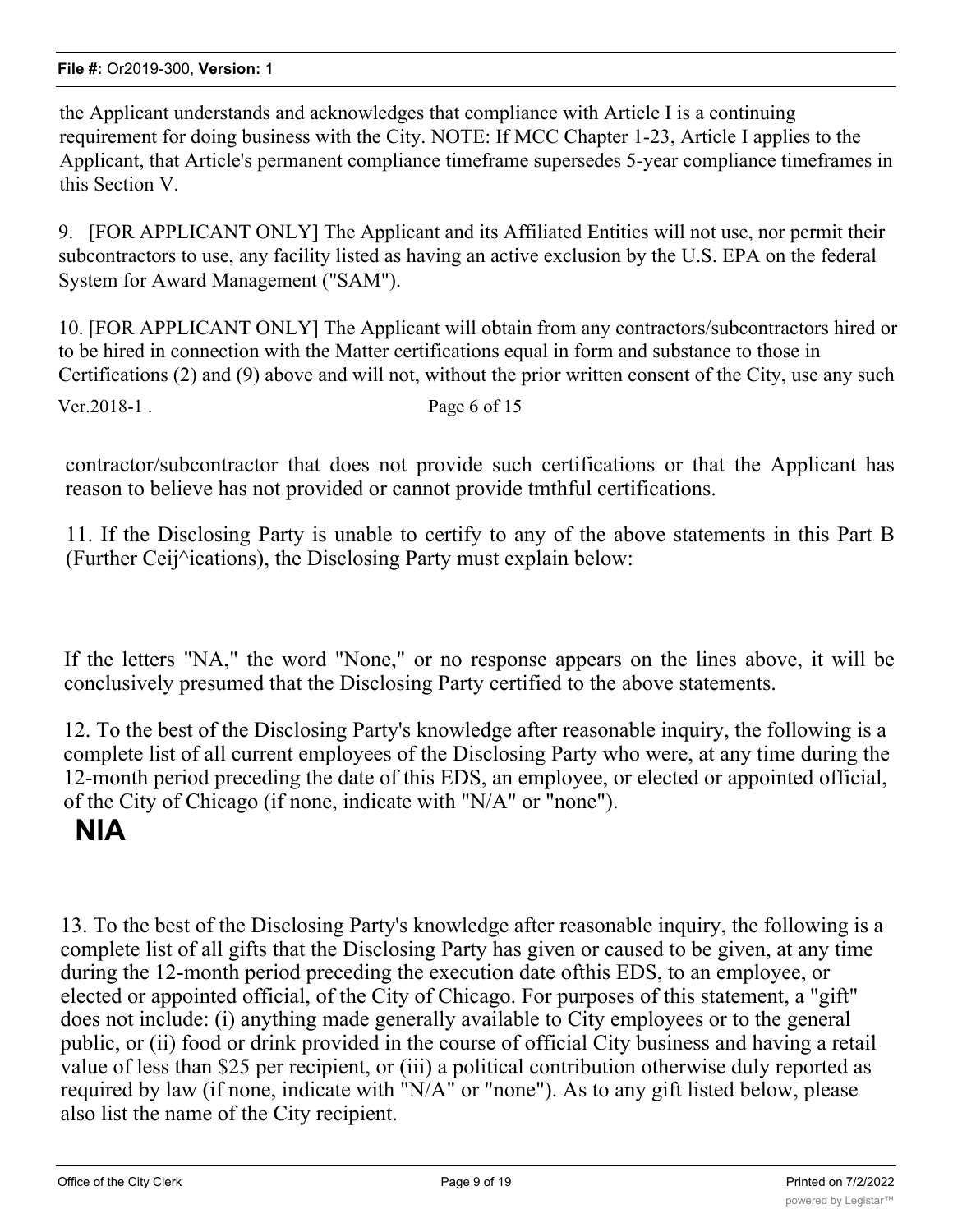# *±&*

# C. CERTIFICATION OF STATUS AS FINANCIAL INSTITUTION

- 1. The Disclosing Party certifies that the Disclosing Party (check one)
	- $\lceil \cdot \rceil$  is  $\lfloor v / j \rfloor$  is not

a "financial institution" as. defined in MCC Section 2-32-455(b).

2. If the Disclosing Party IS a financial institution, then the Disclosing Party pledges:

"We are not and will not become a predatory lender as defined in MCC Chapter 2-32. We further pledge that none of our affiliates is, and none of them will become, a predatory lender as defined in MCC Chapter 2-32. We understand that becoming a predatory lender or becoming an affiliate of a predatory lender may result in the loss of the privilege of doing business with the City."

Page 7 of 15

If the Disclosing Party is unable to make this pledge because it or any of its affiliates (as defined in MCC Section 2-32-455(b)) is a predatory lender within the meaning of MCC Chapter 2-32, explain here (attach additional pages if necessary):

If the letters "NA," the word "None," or no response appears on the lines above, it will be conclusively presumed that the Disclosing Party certified to the above statements.

#### D. CERTIFICATION REGARDING FINANCIAL INTEREST IN CITY BUSINESS

Any words or terms defined in MCC Chapter 2-156 have the same meanings if used in this Part D.

1. In accordance with MCC Section 2-156-110: To the best of the Disclosing Party's knowledge after reasonable inquiry, does any official or employee of the City have a financial interest in his or her own name or in the name of any other person or entity in the Matter?

 $\lceil \cdot \rceil$  Yes [vi No

NOTE: If you checked "Yes" to Item D(l), proceed to Items D(2) and D(3). If you checked "No" to Item  $D(1)$ , skip Items  $D(2)$  and  $D(3)$  and proceed to Part E.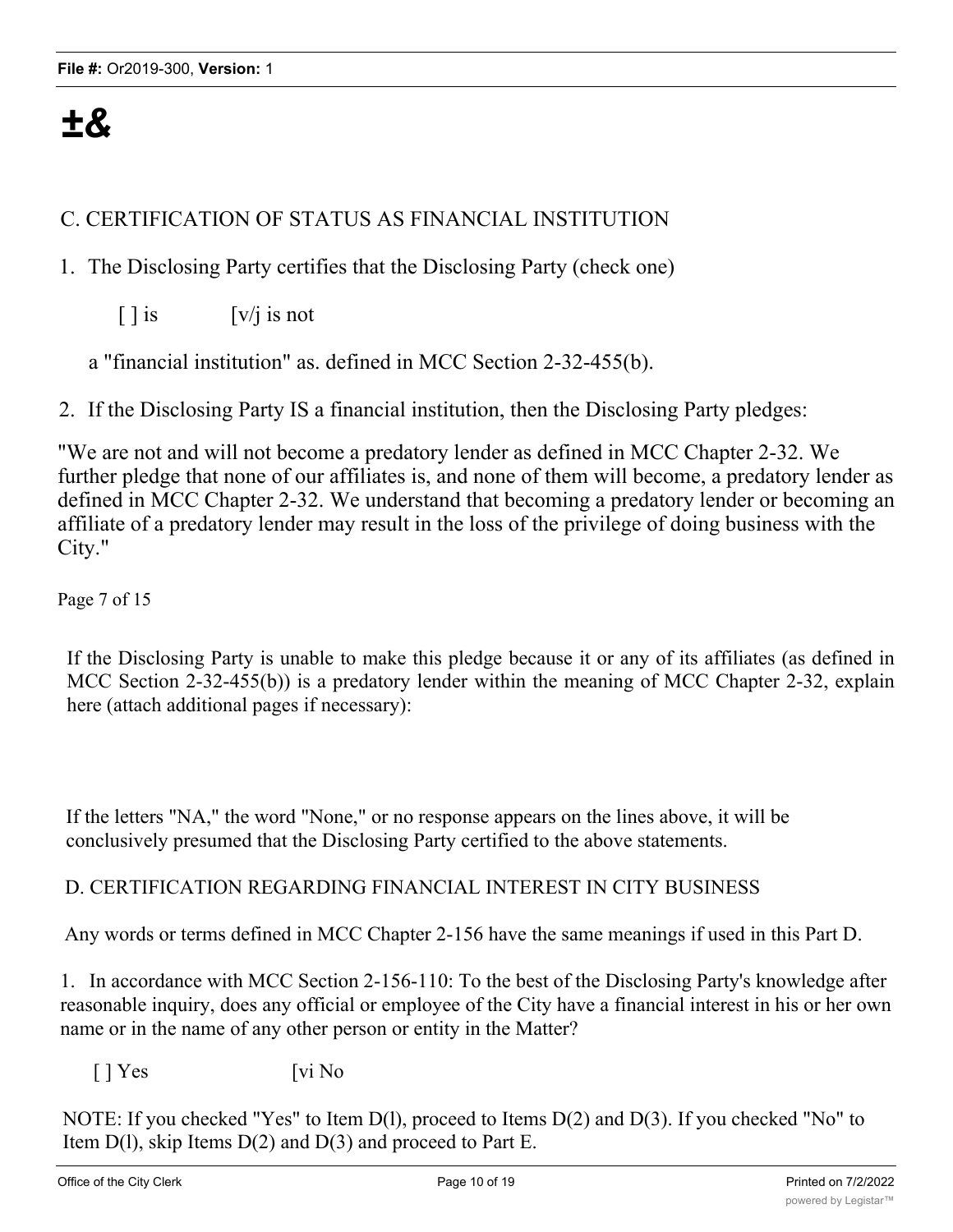2. Unless sold pursuant to a process of competitive bidding, or otherwise permitted, no City elected official or employee shall have a financial interest in his or her own name or in the name of any other person or entity in the purchase of any property that (i) belongs to the City, or (ii) is sold for taxes or assessments, or (iii) is sold by virtue of legal process at the suit of the City (collectively, "City Property Sale"). Compensation for property taken pursuant to the City's eminent domain power does not constitute a financial interest within the meaning ofthis Part D.

Does the Matter involve a City Property Sale?

 $\lceil$  | Yes  $\lceil$ <sup> $\wedge$ </sup>No

3. If you checked "Yes" to Item D(l), provide the names and business addresses of the City officials or employees having such financial interest and identify the nature of the financial interest:

Name Business Address Nature of Financial Interest

4. The Disclosing Party further certifies that no prohibited financial interest in the Matter will be acquired by any City official or employee.

Page 8 of 15

# E. CERTIFICATION REGARDING SLAVERY ERA BUSINESS

Please check either (1) or (2) below. If the Disclosing Party checks (2), the Disclosing Party must disclose below or in an attachment to this EDS all information required by (2). Failure to comply with these disclosure requirements may make any contract entered into with the City in connection with the Matter voidable by the City.

1. The Disclosing Party verifies that the Disclosing Party has searched any and all records of

the Disclosing Party and any and all predecessor entities regarding records of investments or profits from slavery or slaveholder insurance policies during the slavery era (including insurance policies issued to slaveholders that provided coverage for damage to or injury or death of their slaves), and the Disclosing Party has found no such records.

2. The Disclosing Party verifies that, as a result of conducting the search in step (1) above, the

Disclosing Party has found records of investments or profits from slavery or slaveholder insurance policies. The Disclosing Party verifies that the following constitutes full disclosure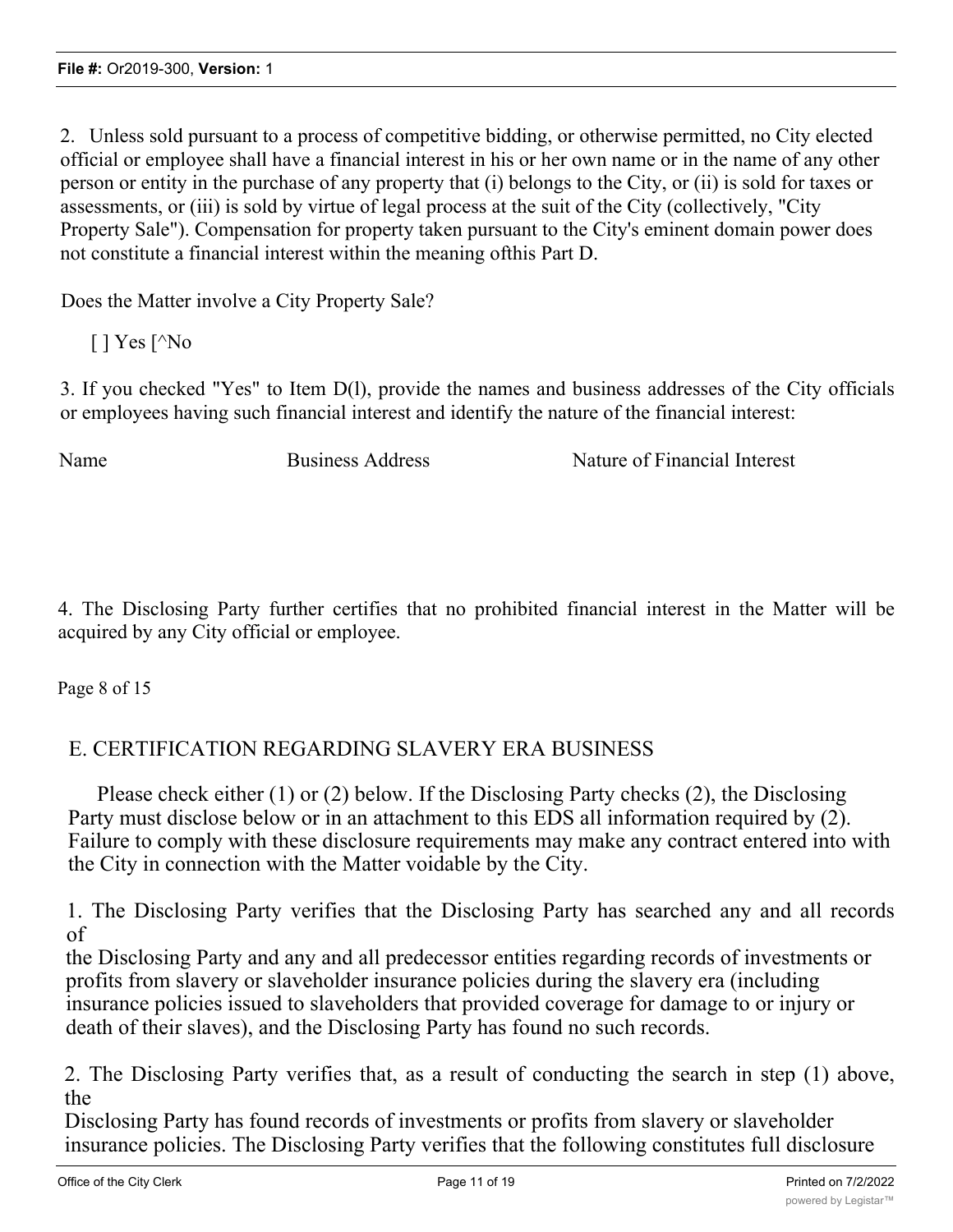of all such records, including the names of any and all slaves or slaveholders described in those records:

# *M£*

# **SECTION VI - CERTIFICATIONS FOR FEDERALLY FUNDED MATTERS**

NOTE: If the Matter is federally funded, complete this Section VI. If the Matter is not federally funded, proceed to Section VII. For purposes of this Section VI, tax credits allocated by the City and proceeds of debt obligations of the City are not federal funding.

# A. CERTIFICATION REGARDING LOBBYING

1. List below the names of all persons or entities registered under the federal Lobbying Disclosure Act of 1995, as amended, who have made lobbying contacts on behalf of the Disclosing Party with respect to the Matter: (Add sheets if necessary):

(If no explanation appears or begins on the lines above, or if the letters "NA" or ifthe word "None" appear, it will be conclusively presumed that the Disclosing Party means that NO persons or entities registered under the Lobbying Disclosure Act of 1995, as amended, have made lobbying contacts on behalf of the Disclosing Party with respect to the Matter.)

2. The Disclosing Party has -not spent and will not expend any federally appropriated funds to pay

any person or entity listed in paragraph A(l) above for his or her lobbying activities or to pay any

person or entity to influence or attempt to influence an officer or employee of any agency, as defined

by applicable federal law, a member of Congress, an officer or employee of Congress, or an employee

Ver.2018-1 Page 9 of 15

of a member of Congress, in connection with the award of any federally funded contract, making any federally funded grant or loan, entering into any cooperative agreement, or to extend, continue, renew, amend, or modify any federally funded contract, grant, loan, or cooperative agreement.

3. The Disclosing Party will submit an updated certification at the end of each calendar quarter in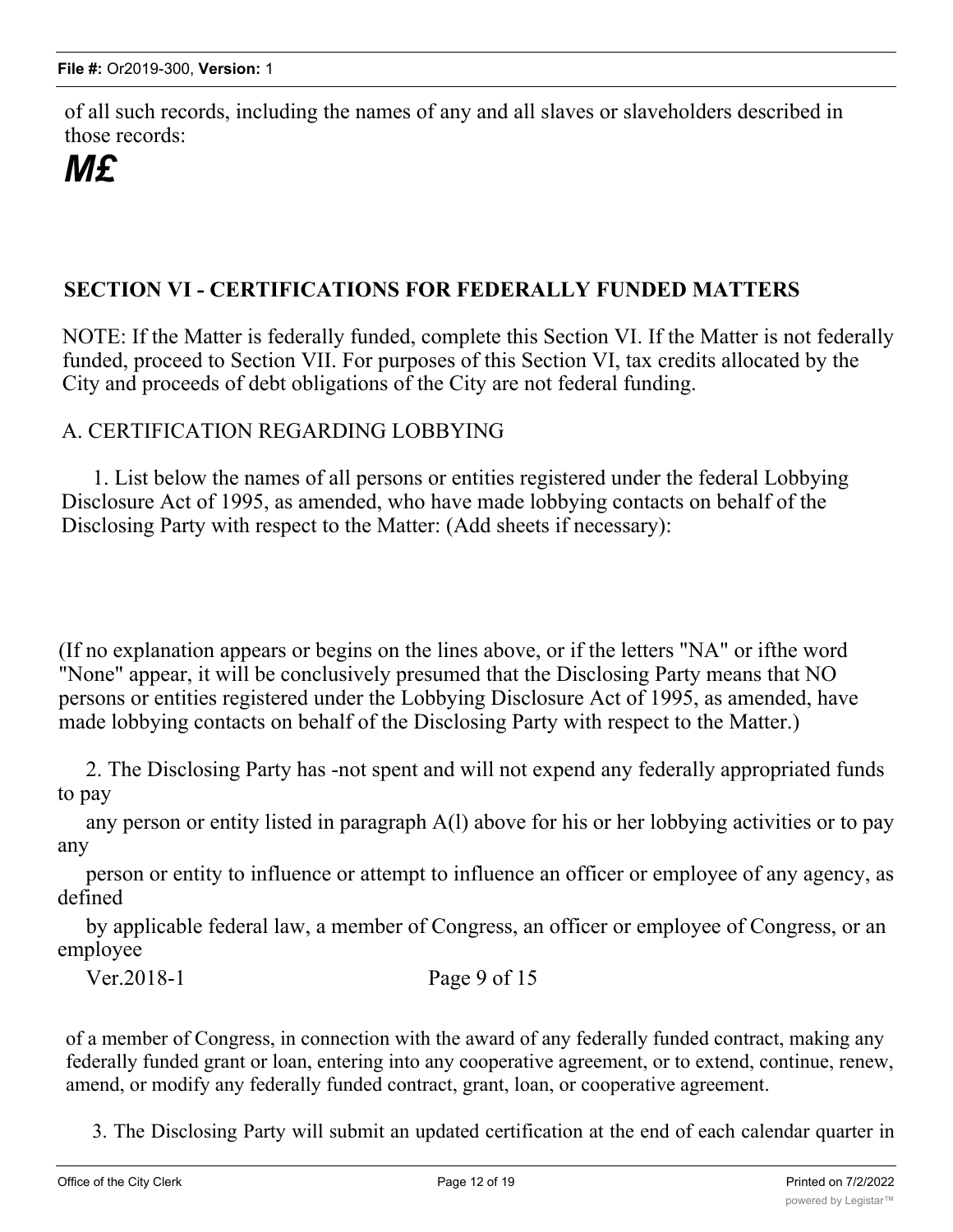which there occurs any event that materially affects the accuracy of the statements and information set forth in paragraphs  $A(1)$  and  $A(2)$  above.

4. The Disclosing Party certifies that either: (i) it is not an organization described in section 501  $(c)(4)$  of the Internal Revenue Code of 1986; or (ii) it is an organization described in section 501 $(c)(4)$ of the Internal Revenue Code of 1986 but has not engaged and will not engage in "Lobbying Activities," as that term is defined in the Lobbying Disclosure Act of 1995, as amended.

5. If the Disclosing Party is the Applicant, the Disclosing Party must obtain certifications equal in form and substance to paragraphs  $A(1)$  through  $A(4)$  above from all subcontractors before it awards any subcontract and the Disclosing Party must maintain all such subcontractors' certifications for the duration of the Matter and must make such certifications promptly available to the City upon request.

#### B. CERTIFICATION REGARDING EQUAL EMPLOYMENT OPPORTUNITY

If the Matter is federally funded, federal regulations require the Applicant and all proposed subcontractors to submit the following information with their bids or in writing at the outset of negotiations.

Is the Disclosing Party the Applicant?

M Yes [ ]No

If "Yes," answer the three questions below:

1. Have you developed and do you have on file affirmative action-programs pursuant to applicable federal regulations? (See 41 CFR Part 60-2.)

 $\mathbf{A}$  Yes  $\Box$  No

2. Have you filed with the Joint Reporting Committee, the Director of the Office of Federal Contract Compliance Programs, or the Equal Employment Opportunity Commission all reports due under the applicable filing requirements?

|/] Yes [ ] No [ ] Reports not required

3. Have you participated in any previous contracts or subcontracts subject to the equal opportunity clause?

 $\bigcup$  Yes  $[ ]$  No

If you checked "No" to question (1) or (2) above, please provide an explanation:

Page 10 of 15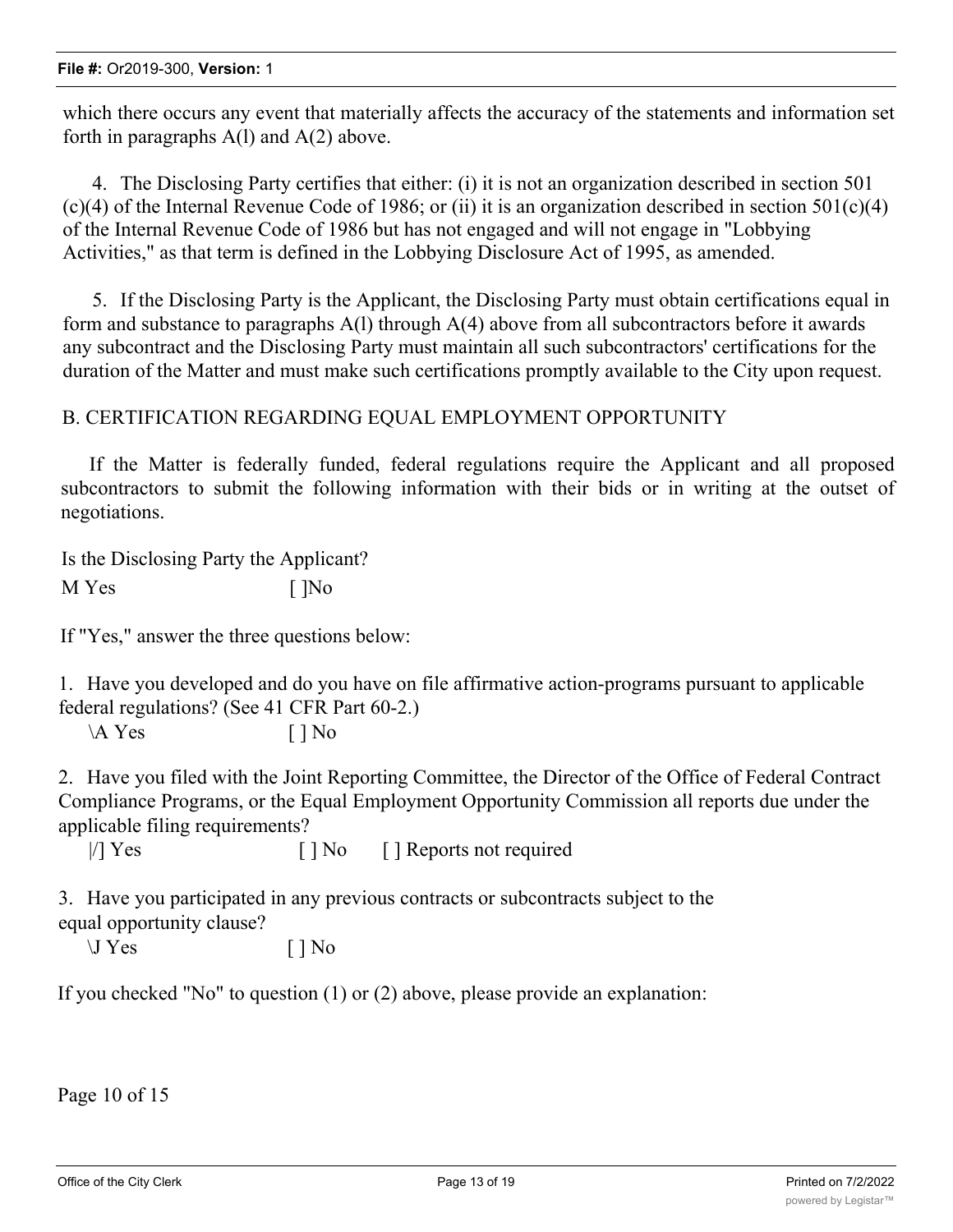# **SECTION VII - FURTHER ACKNOWLEDGMENTS AND CERTIFICATION**

The Disclosing Party understands and agrees that:

A. The certifications, disclosures, and acknowledgments contained in this EDS will become part of any contract or other agreement between the Applicant and the City in connection with the Matter, whether procurement, City assistance, or other City action, and are material inducements to the City's execution of any contract or taking other action with respect to the Matter. The Disclosing Party understands that it must comply with all statutes, ordinances, and regulations on which this EDS is based.

B. The City's Governmental Ethics Ordinance, MCC Chapter 2-156, imposes certain duties and obligations on persons or entities seeking City contracts, work, business, or transactions. The full text of this ordinance and a training program is available on line at www.cityofchicago.org/Ethics <http://www.cityofchicago.org/Ethics>, and may also be obtained from the City's Board of Ethics, 740 N. Sedgwick St., Suite 500, Chicago, IL 60610, (312) 744-9660. The Disclosing Party must comply fully with this ordinance.

C. If the City determines that any information provided in this EDS is false, incomplete or inaccurate, any contract or other agreement in connection with which it is submitted may be rescinded or be void or voidable, and the City may pursue any remedies under the contract or agreement (if not rescinded or void), at law, or in equity, including terminating the Disclosing Party's participation in the Matter and/or declining to allow the Disclosing Party to participate in other City transactions. Remedies at law for a false statement of material fact may include incarceration and an award to the City of treble damages.

D. It is the City's policy to make this document available to the public on its Internet site and/or upon request. Some or all of the information provided in, and appended to, this EDS may be made publicly available on the Internet, in response to a Freedom of Information Act request, or otherwise. By completing and signing this EDS, the Disclosing Party waives and releases any possible rights or claims which it may have against the City in connection with the public release of information contained in this EDS and also authorizes the City to verify the accuracy of any information submitted in this EDS.

E. The information provided in this EDS must be kept current. In the event of changes, the Disclosing Party must supplement this EDS up to the time the City takes action on the Matter. If the Matter is a contract being handled by the City's Department of Procurement Services, the Disclosing Party must update this EDS as the contract requires. NOTE: With respect to Matters subject to MCC Chapter 1-23, Article I (imposing PERMANENT INELIGIBILITY for certain specified offenses), the information provided herein regarding eligibility must be kept current for a longer period, as required by MCC Chapter 1-23 and Section 2-154-020.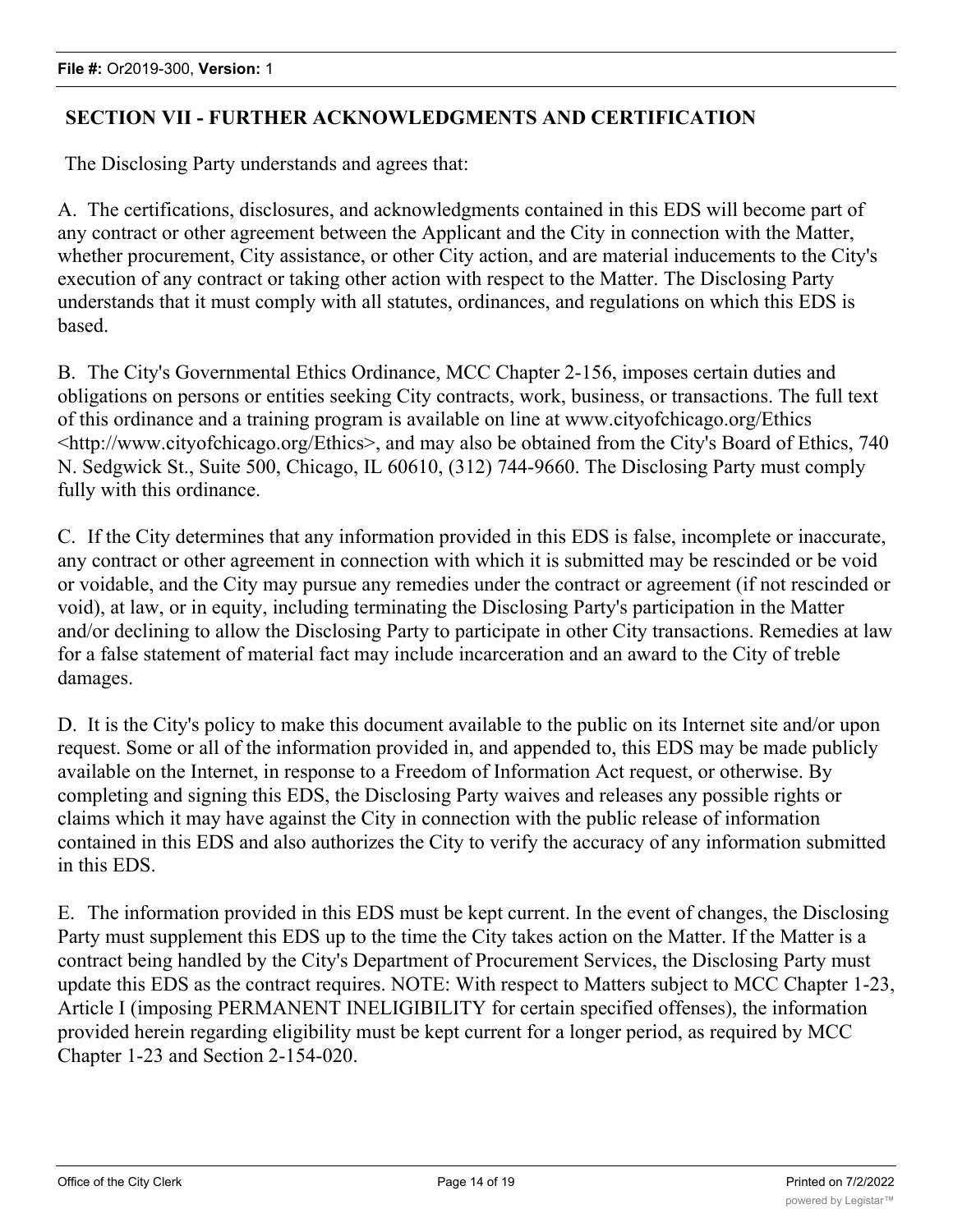Page 11 of 15 **CERTIFICATION** 

> Under penalty of perjury, the person signing below: (1) warrants that he/she is authorized to execute this EDS, and all applicable Appendices, on behalf of the Disclosing Party, and (2) warrants that all certifications and statements contained in this EDS, and all applicable Appendices, are true, accurate and complete as of the date furnished to the City.

# *The Lincoln TbofL 2oohcy\^eJSocj-cfu*

*(Print or type exact legal name of Disclosing Party) J* (Signiiere)

By:

(Print or type name of person signing)

(Print or type title of person signing)

Signed and sworn to before me on (date)  $i2Jf > j \land j$ 

at County, iLUMQiS (state).

tary Public

Commission expires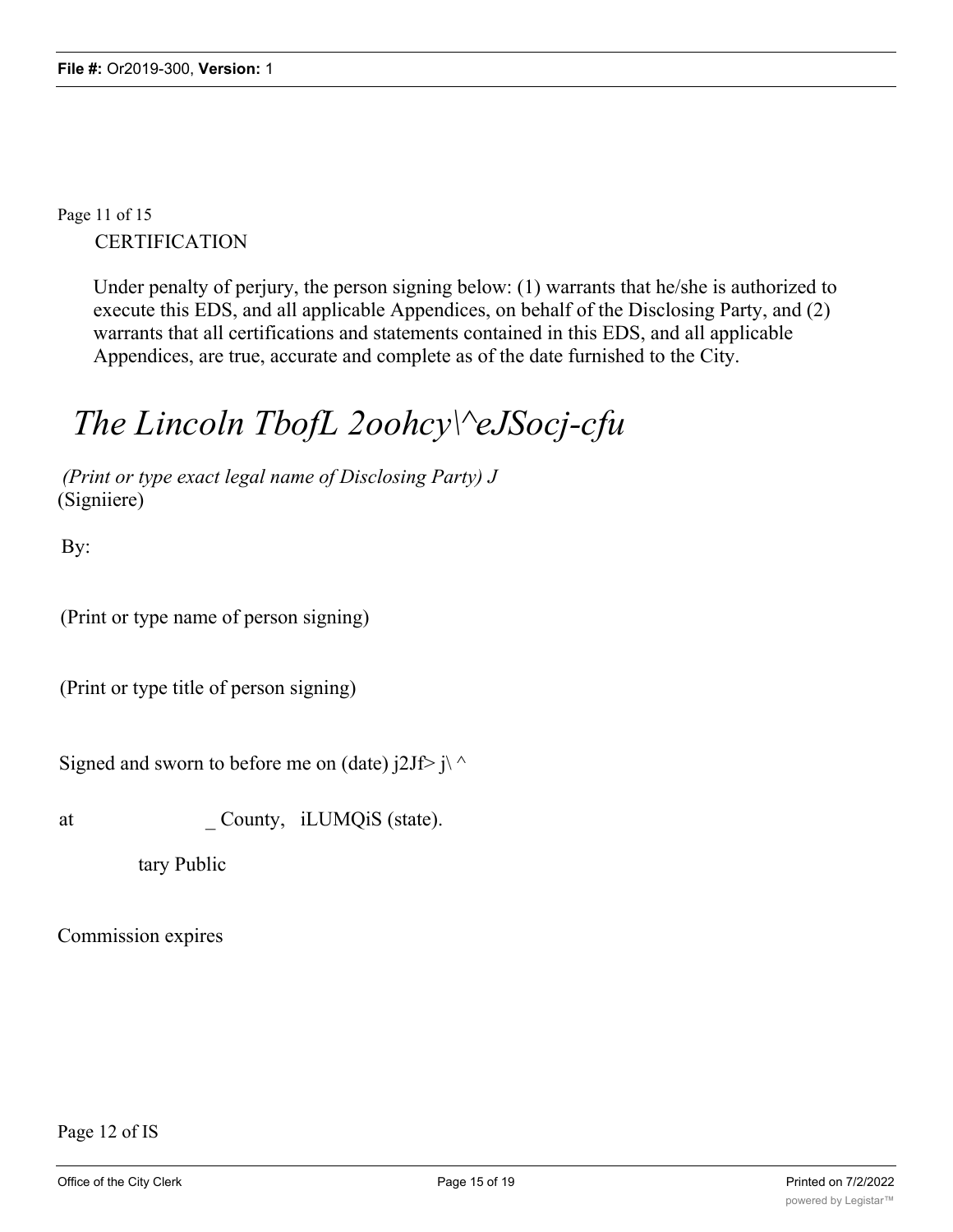# **CITY OF CHICAGO ECONOMIC DISCLOSURE STATEMENT AND AFFIDAVIT APPENDIX A**

# **FAMILIAL RELATIONSHIPS WITH ELECTED CITY OFFICIALS AND DEPARTMENT HEADS**

# **This Appendix is to be completed only by (a) the Applicant, and (b) any legal entity which has a direct ownership interest in the Applicant exceeding 7.5%. It is not to be completed by any legal entity which has only an indirect ownership interest in the Applicant.**

Under MCC Section 2-154-015, the Disclosing Party must disclose whether such Disclosing Party or any "Applicable Party" or any Spouse or Domestic Partner thereof currently has a "familial relationship" with any elected city official or department head. A "familial relationship" exists if, as of the date this EDS is signed, the Disclosing Party or any "Applicable Party" or any Spouse or Domestic Partner thereof is related to the mayor, any alderman, the city clerk,,the city treasurer or any city department head as spouse or domestic partner or as any of the following, whether by blood or adoption: parent, child, brother or sister, aunt or uncle, niece or nephew, grandparent, grandchild, father-in-law, mother-in-law, son-in-law, daughter-in-law, stepfather or stepmother, stepson or stepdaughter, stepbrother or stepsister or half-brother or half-sister.

"Applicable Party" means (1) all executive officers of the Disclosing. Party listed in Section II.B.l.a., if the Disclosing Party is a corporation; all partners of the Disclosing Party, if the Disclosing Party is a general partnership; all general partners and limited partners of the Disclosing Party, if the Disclosing Party is a limited partnership; all managers, managing members and members of the Disclosing Party, if the Disclosing Party is a limited liability company; (2) all principal officers of the Disclosing Party; and (3) any person having more than a 7.5% ownership interest in the Disclosing Party. "Principal officers" means the president, chief operating officer, executive director, chief financial officer, treasurer or secretary of a legal entity or any person exercising similar authority.

Does the Disclosing Party or any "Applicable Party" or any Spouse or Domestic Partner thereof currently have a "familial relationship" with an elected city official or department head?

# [ ] Yes

If yes, please identify below (1) the name and title of such person, (2) the name of the legal entity to which such person is connected; (3) the name and title of the elected city official or department head to whom such person has a familial relationship, and (4) the precise nature of such familial relationship.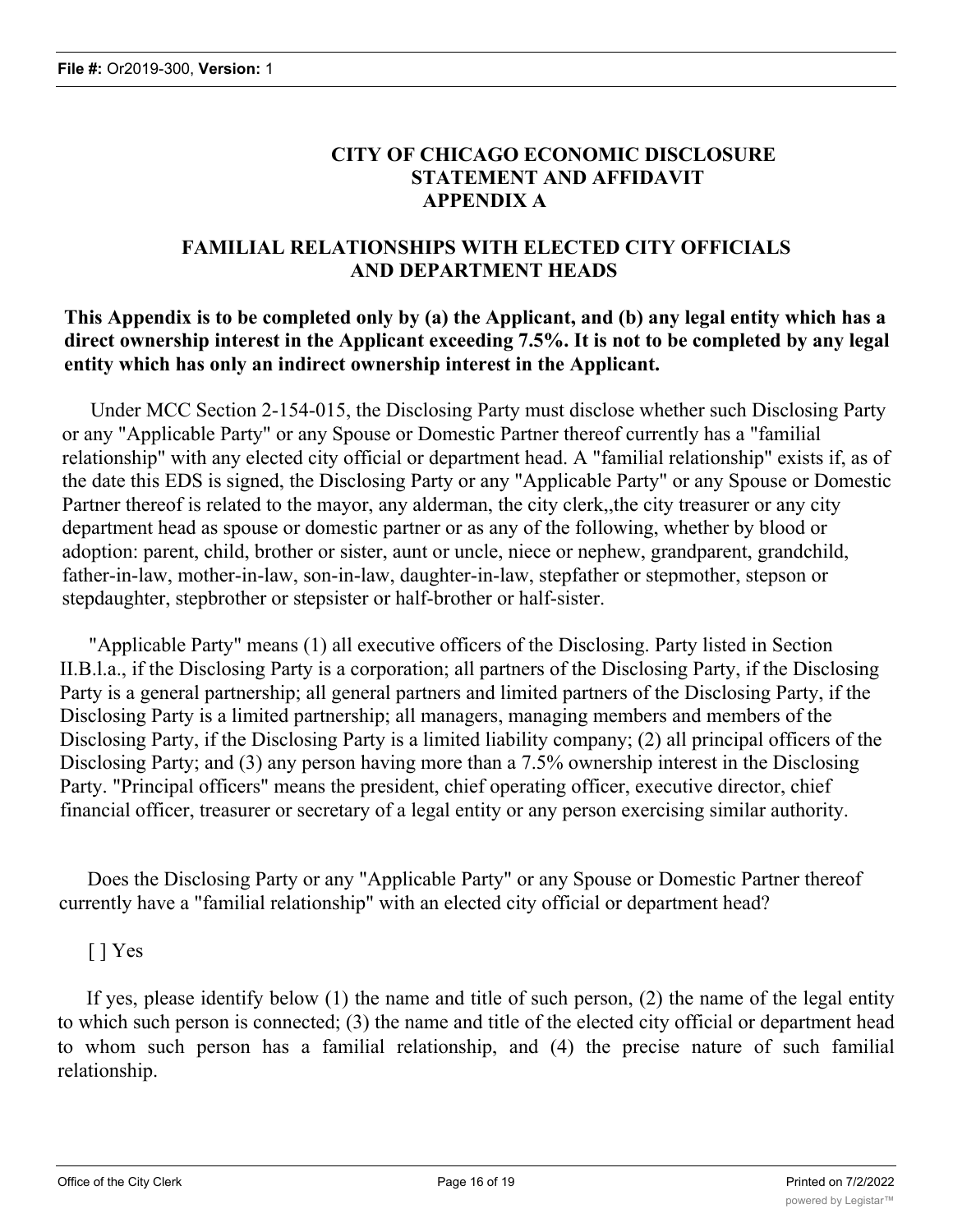Page 13 of 15

# **CITY OF CHICAGO ECONOMIC DISCLOSURE STATEMENT AND AFFIDAVIT APPENDIX B**

#### **BUILDING CODE SCOFFLAW/PROBLEM LANDLORD CERTIFICATION**

This Appendix is to be completed only by (a) the Applicant, and (b) any legal entity which has a direct ownership interest in the Applicant exceeding 7.5% (an "Owner"). It is not to be completed by any legal entity which has only an indirect ownership interest in the Applicant.

1. Pursuant to MCC Section 2-154-010, is the Applicant or any Owner identified as a building code scofflaw or problem landlord pursuant to MCC Section 2-92-416?

 $\lceil$  | Yes  $\lceil$ \*<fNo

2. If the Applicant is a l egal entity publicly graded on any exchange, is any officer or director of the Applicant identified as a building code scofflaw or problem landlord pursuant to MCC Section 2-92- 416?

[ ] The Applicant is not publicly traded on any exchange.

3. If yes to (1) or (2) above, please identify, below the name of each person or legal entity identified as a building code scofflaw or problem landlord and the address of each building or buildings to which the pertinent code violations apply.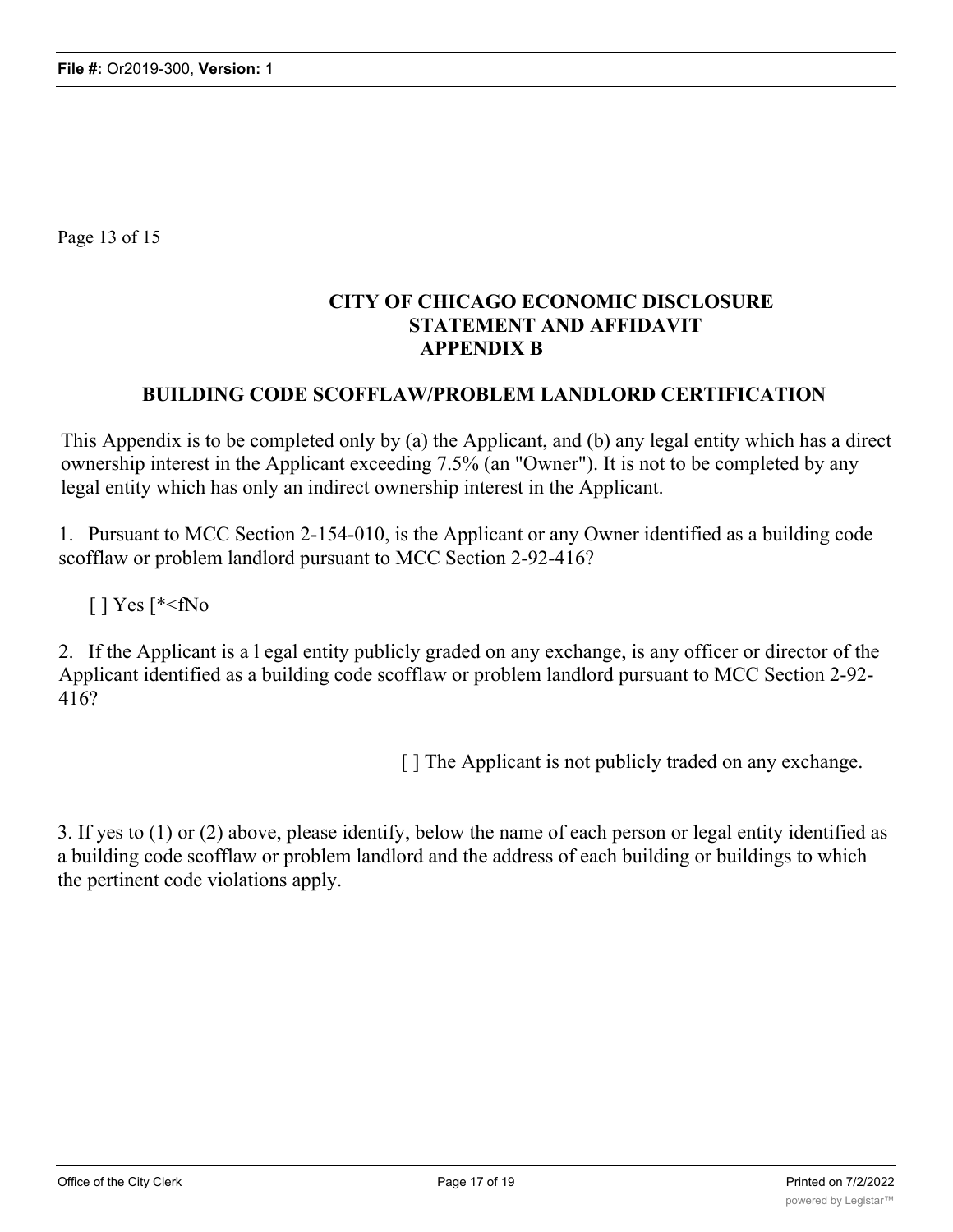Page 14 of 15

# **CITY OF CHICAGO ECONOMIC DISCLOSURE STATEMENT AND AFFIDAVIT APPENDIX C**

#### **PROHIBITION ON WAGE & SALARY HISTORY SCREENING - CERTIFICATION**

This Appendix is to be completed only by an Applicant that is completing this EDS as a "contractor" as defined in MCC Section 2-92-385. That section, which should be consulted (www.amlegal.com <http://www.amlegal.com>), generally covers a party to any agreement pursuant to which they: (i) receive City of Chicago funds in consideration for services, work or goods provided (including for legal or other professional services), or (ii) pay the City money for a license, grant or concession allowing them to conduct a business on City premises.

On behalf of an Applicant that is a contractor pursuant to MCC Section 2-92-385,1 hereby certify that the Applicant is in compliance with MCC Section 2-92-3  $85(b)(1)$  and (2), which prohibit: (i) screening job applicants based on their wage or salary history, or (ii) seeking job applicants' wage or salary history from current or former employers. I also certify that the Applicant has adopted a policy that includes those prohibitions.

 $\lceil$  | Yes

[ ]No

This certification shall serve as the affidavit required by MCC Section 2-92-385(c)(l).

If you checked "no" to the above, please explain.